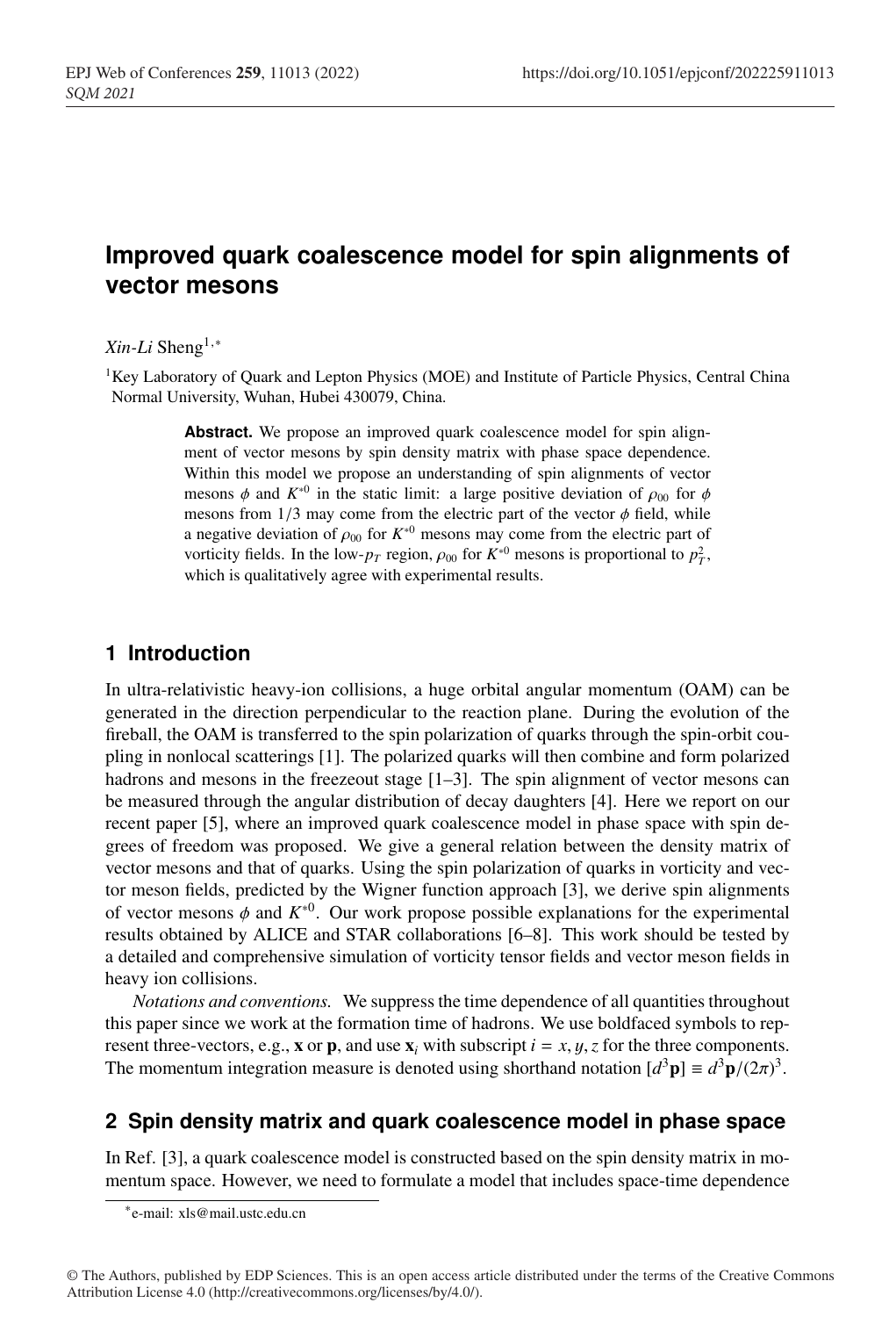because spin polarizations of quarks are inhomogeneous in heavy ion collisions. We generalize the definition of density operator by including off-diagonal elements in momentum space,

$$
\rho = \sum_{s} \int d^3 \mathbf{x} \int [d^3 \mathbf{p}] w(s, \mathbf{x}, \mathbf{p}) \int [d^3 \mathbf{q}] e^{-i \mathbf{x} \cdot \mathbf{q}} \left| s, \mathbf{p} + \frac{\mathbf{q}}{2} \right\rangle \left\langle s, \mathbf{p} - \frac{\mathbf{q}}{2} \right|,
$$
 (1)

where  $|s, \mathbf{p}\rangle$  is the spin-momentum state of considered particles. Here **x** is the conjugate position of q, i.e., the difference between momenta of state bases. Such a definition is consistent with the wave-packet description for a quantum particle, wherein a particle has finite momentum uncertainty and consists of plane waves with various momenta. The weight function  $w(s, \mathbf{x}, \mathbf{p})$  is actually the Wigner function, which is the probability of finding a particle (described by a wave packet) with spin *s*, center position x, and average momentum p. It can be obtained by projecting the density operator onto two states with the same spin and different momenta

$$
w(s, \mathbf{x}, \mathbf{p}) = \int [d^3 \mathbf{q}] e^{i\mathbf{q} \cdot \mathbf{x}} \left\langle s, \mathbf{p} + \frac{\mathbf{q}}{2} \middle| \rho \middle| s, \mathbf{p} - \frac{\mathbf{q}}{2} \right\rangle.
$$
 (2)

For quarks with spin 1/2, we parameterize the weight function as

$$
w(q|s, \mathbf{x}, \mathbf{p}) = \frac{1}{2} f_q(\mathbf{x}, \mathbf{p}) \left[ 1 + sP_q(\mathbf{x}, \mathbf{p}) \right],
$$
 (3)

where  $f_q(\mathbf{x}, \mathbf{p})$  is the normalized quark distribution function,  $\int d^3\mathbf{x} \int d^3[\mathbf{p}] f_q(\mathbf{x}, \mathbf{p}) = 1$ , and  $P_q$ (**x**, **p**) denotes the average spin polarization at phase space point (**x**, **p**).

We note that definitions of the density operator in Eq. (1) and the weight function in Eq. (2) can be applied to any kind of particles, such as quarks/antiquarks or vector mesons. Therefore spin density matrix elements for mesons are obtained similar to Eq. (2) by putting the density matrix operator between two meson states,

$$
\rho_{S_{z1},S_{z2}}^M(\mathbf{x},\mathbf{p}) = \int [d^3\mathbf{q}] e^{i\mathbf{q}\cdot\mathbf{x}} \left\langle M; S, S_{z1}; \mathbf{p} + \frac{\mathbf{q}}{2} \middle| \rho_M \middle| M; S, S_{z2}; \mathbf{p} - \frac{\mathbf{q}}{2} \right\rangle, \tag{4}
$$

where *M* labels the flavor state of the meson,  $S = 1$  for a vector meson, and  $S_z = -1, 0, 1$ denote spin states in the spin quantization direction. We take the approximation that the meson's density matrix is given by the direct product of density matrices of its constitute quark/antiquark,  $\rho_M = \rho_{q\bar{q}} \equiv \rho_q \otimes \rho_{\bar{q}}$ . Putting  $\rho_{q\bar{q}}$  into Eq. (4), we derive

$$
\rho_{S_{z1},S_{z2}}^M(\mathbf{x},\mathbf{p}) = \int d^3 \mathbf{x}_b [d^3 \mathbf{p}_b] [d^3 \mathbf{q}_b] e^{-i\mathbf{q}_b \cdot \mathbf{x}_b} \varphi_M^* \left( \mathbf{p}_b + \frac{\mathbf{q}_b}{2} \right) \varphi_M \left( \mathbf{p}_b - \frac{\mathbf{q}_b}{2} \right)
$$
  
 
$$
\times \sum_{S_1, S_2} w \left( q_1 | s_1, \mathbf{x} + \frac{\mathbf{x}_b}{2}, \frac{\mathbf{p}}{2} + \mathbf{p}_b \right) w \left( \bar{q}_2 | s_2, \mathbf{x} - \frac{\mathbf{x}_b}{2}, \frac{\mathbf{p}}{2} - \mathbf{p}_b \right)
$$
  
 
$$
\times \left\langle S, S_{z1} | s_1, s_2 \right\rangle \left\langle s_1, s_2 | S, S_{z2} \right\rangle, \tag{5}
$$

where we have used the fact that the spin state in a meson's wave function can be decoupled from the momentum state. The combination of spin states is controlled by the Clebsch-Gordan coefficients  $\langle S, S_{z1} | s_1, s_2 \rangle$ . Meanwhile, the inner product between the meson's momentum state  $|M;{\bf p}\rangle$  and the quark-antiquark's momentum state  $|{\bf p}_1,{\bf p}_2\rangle$  gives the meson wave function  $\varphi_M$ ,

$$
\langle \mathbf{p}_1, \mathbf{p}_2 | M; \mathbf{p} \rangle = (2\pi)^3 \delta^{(3)} (\mathbf{p}_1 + \mathbf{p}_2 - \mathbf{p}) \varphi_M \left( \frac{\mathbf{p}_1 - \mathbf{p}_2}{2} \right).
$$
 (6)

The simplest choice of  $\varphi_M(\mathbf{k})$  is the Gaussian distribution  $\varphi_M(\mathbf{k}) = N_M \exp[-\mathbf{k}^2/(2a_M^2)]$ , where  $a_M$  is the average momentum width for the meson's wave function. The pre-factor  $N_M$ is determined by the normalization condition  $\int [d^3{\bf k}] \varphi_M^*({\bf k}) \varphi_M({\bf k}) = 1$ .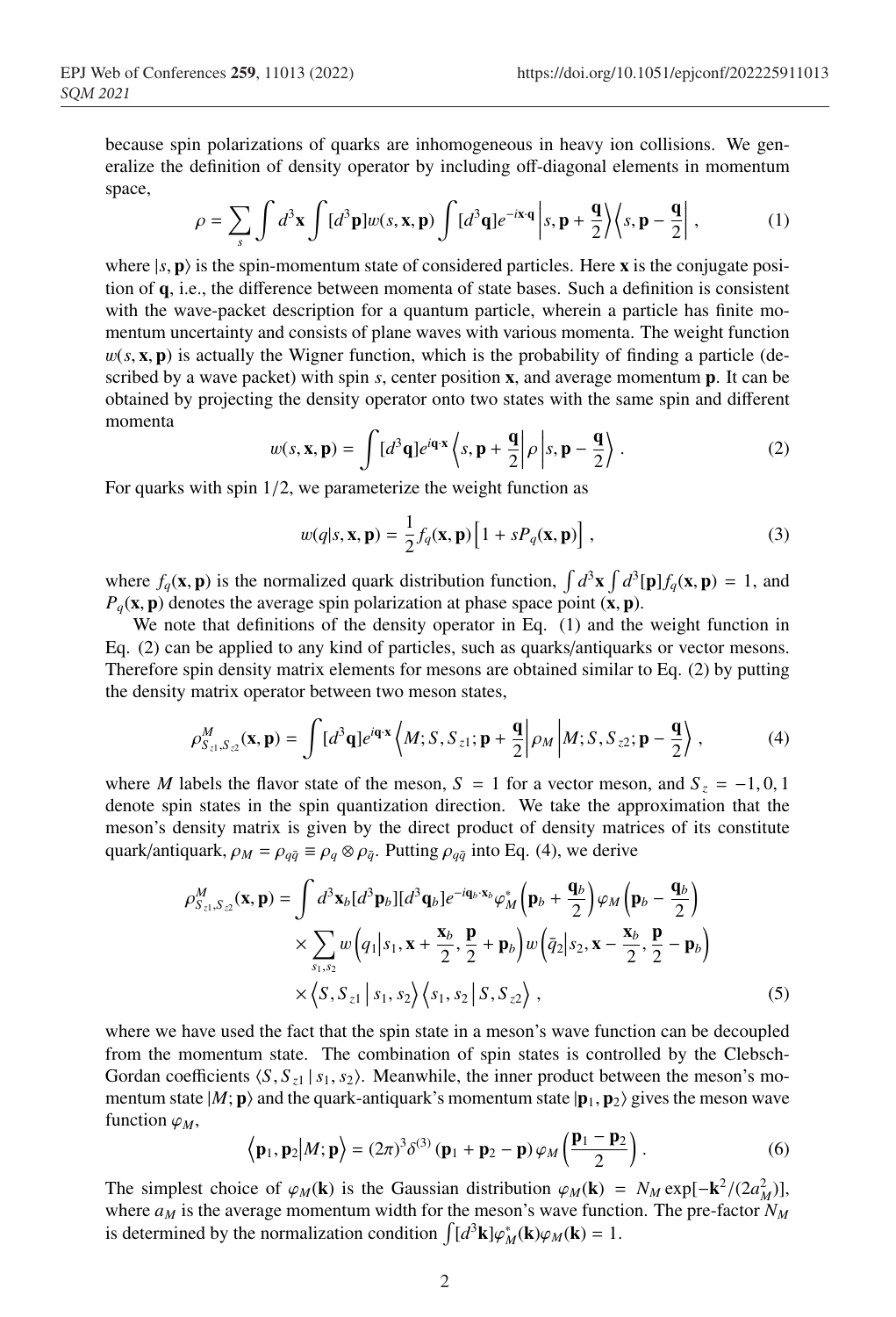### **3 Spin alignments of** φ **and** *K*∗<sup>0</sup>

In relativistic heavy ion collisions, there are different sources for spin polarizations of massive fermions: vorticity fields, electromagnetic fields, and mean fields of vector mesons. Here we only consider polarizations induced by vorticity and vector meson fields since contributions from electromagnetic fields are believed to be negligible [9]. For quarks and antiquarks, the polarization along the direction of global OAM, i.e., the y-direction, are given by

$$
P_{q/\bar{q}}^y(\mathbf{x}, \mathbf{p}) = \frac{1}{2}\omega_y \pm \frac{1}{2m_q}(\boldsymbol{\varepsilon} \times \mathbf{p})_y \pm \frac{g_V}{2m_qT}\mathbf{B}_y^V + \frac{g_V}{2m_qE_pT}(\mathbf{E}_V \times \mathbf{p})_y, \tag{7}
$$

which are derived in the Wigner function approach [3]. We have defined the three-vector of the electric part of the thermal vorticity tensor as  $\omega = \nabla \times (\beta \mathbf{u})/2$ , and the magnetic part as  $\epsilon = -[\partial_t(\beta \mathbf{u}) + \nabla(\beta u^0)]/2$ , where  $\beta = 1/T$  is the inverse temperature and  $u^{\mu} = (u^0, \mathbf{u})$  is the flow velocity. The strength tensor  $F_V^{\mu\nu}$  of vector meson fields is also decomposed into the electric part  $\mathbf{E}_i^V = F_V^{i0}$  and the magnetic part  $\mathbf{B}_i^V = -\epsilon^{ijk} F_V^{jk}$  in analogy with normal electromagnetic fields, with *i*, *j*,  $k = x, y, z$ . We use  $g_V$  to represent the coupling constant between quark/antiquark and vector meson fields in the quark-meson model [10, 11]. For light quarks, i.e., *u* and *d* quarks, the major contributions are  $\rho$  and  $\omega$  meson fields, while *s* quarks are mainly polarized by  $\phi$  meson fields.

Substituting the average polarization (7) for *s* and  $\bar{s}$  into Eqs. (3) and (5), we obtain the average value of the normalized spin density matrix element  $\bar{\rho}_{00} \equiv \rho_{00}/(\rho_{-1,-1} + \rho_{00} + \rho_{11})$ (which is also called the spin alignment) for  $\phi$  mesons,

$$
\langle \bar{\rho}_{00}^{\phi}(\mathbf{x}, \mathbf{p}) \rangle \approx \frac{1}{3} - \frac{1}{9} \langle \omega_{y}^{2} \rangle - \frac{1}{27m_{s}^{2}} \left( \langle \mathbf{\epsilon}_{x}^{2} \rangle + \langle \mathbf{\epsilon}_{z}^{2} \rangle \right) \langle \mathbf{p}_{b}^{2} \rangle_{\phi} + \frac{g_{\phi}^{2}}{9m_{s}^{2}} \left[ \left\langle (\beta \mathbf{B}_{y}^{\phi})^{2} \right\rangle + \left\langle (\beta \mathbf{E}_{z}^{\phi})^{2} \right\rangle \left\langle \frac{\mathbf{p}_{b,x}^{2}}{E_{p_{1}} E_{p_{2}}} \right\rangle_{\phi} + \left\langle (\beta \mathbf{E}_{x}^{\phi})^{2} \right\rangle \left\langle \frac{\mathbf{p}_{b,z}^{2}}{E_{p_{1}} E_{p_{2}}} \right\rangle_{\phi} \right] + \frac{1}{36m_{s}^{2}} \left[ \langle \mathbf{\epsilon}_{z}^{2} \rangle - g_{\phi}^{2} \left\langle (\beta \mathbf{E}_{z}^{\phi})^{2} \right\rangle \left\langle \frac{1}{E_{p_{1}} E_{p_{2}}} \right\rangle_{\phi} \right] \mathbf{p}_{x}^{2} + \frac{1}{36m_{s}^{2}} \left[ \langle \mathbf{\epsilon}_{x}^{2} \rangle - g_{\phi}^{2} \left\langle (\beta \mathbf{E}_{x}^{\phi})^{2} \right\rangle \left\langle \frac{1}{E_{p_{1}} E_{p_{2}}} \right\rangle_{\phi} \right] \mathbf{p}_{z}^{2}, \tag{8}
$$

where  $\mathbf{p}_1 = \mathbf{p}/2 + \mathbf{p}_b$  and  $\mathbf{p}_2 = \mathbf{p}/2 - \mathbf{p}_b$ . Here the spin quantization direction is chosen as the y-direction. We use  $\langle \cdots \rangle$  to represent the average over generating positions of  $\phi$  mesons, while  $\langle \cdots \rangle_{\phi}$  to represent the average on the  $\phi$  meson's wave function. We have  $\langle \cdots \rangle_{\phi}$  =  $8 \int d^3x_b d^3p_b \exp(-p_b^2/a_M^2 - a_M^2x_b^2)(\cdots)$  if we take the Gaussian distribution approximation for the meson wave function. We find that, in Eq. (8), all contributions appear independently as positive or negative quantities. For nearly static  $\phi$  mesons with  $p \approx 0$ , vorticity fields, including  $\omega$  and  $\varepsilon$ , have negative contributions, while vector meson fields  $\mathbf{E}_{\phi}$  and  $\mathbf{B}_{\phi}$  have positive contributions. We have argued in Ref. [9] that the dominant contribution to  $\bar{\rho}_{00}^{\phi}$  may possibly be from the electric part  $\mathbf{E}_{\phi}$ , which results in the positive deviation from 1/3 for  $\phi$ mesons' spin alignment [6–8].

Let us turn to the spin alignment of vector meson  $K^{*0}$  with flavor  $(d\bar{s})$ . We note that *d* quarks will be polarized by  $\rho$  and  $\omega$  meson fields, i.e.,  $P_d^y$  depends on  $\mathbf{E}_{\rho}$ ,  $\mathbf{B}_{\rho}$ ,  $\mathbf{E}_{\omega}$ , and  $\mathbf{B}_{\omega}$ . On the other hand,  $\bar{s}$  is polarized by  $\phi$  meson fields  $\mathbf{E}_{\phi}$  and  $\mathbf{B}_{\phi}$ . We take the approximation that different kinds of meson fields do not have large correlation in space, therefore only quadratic